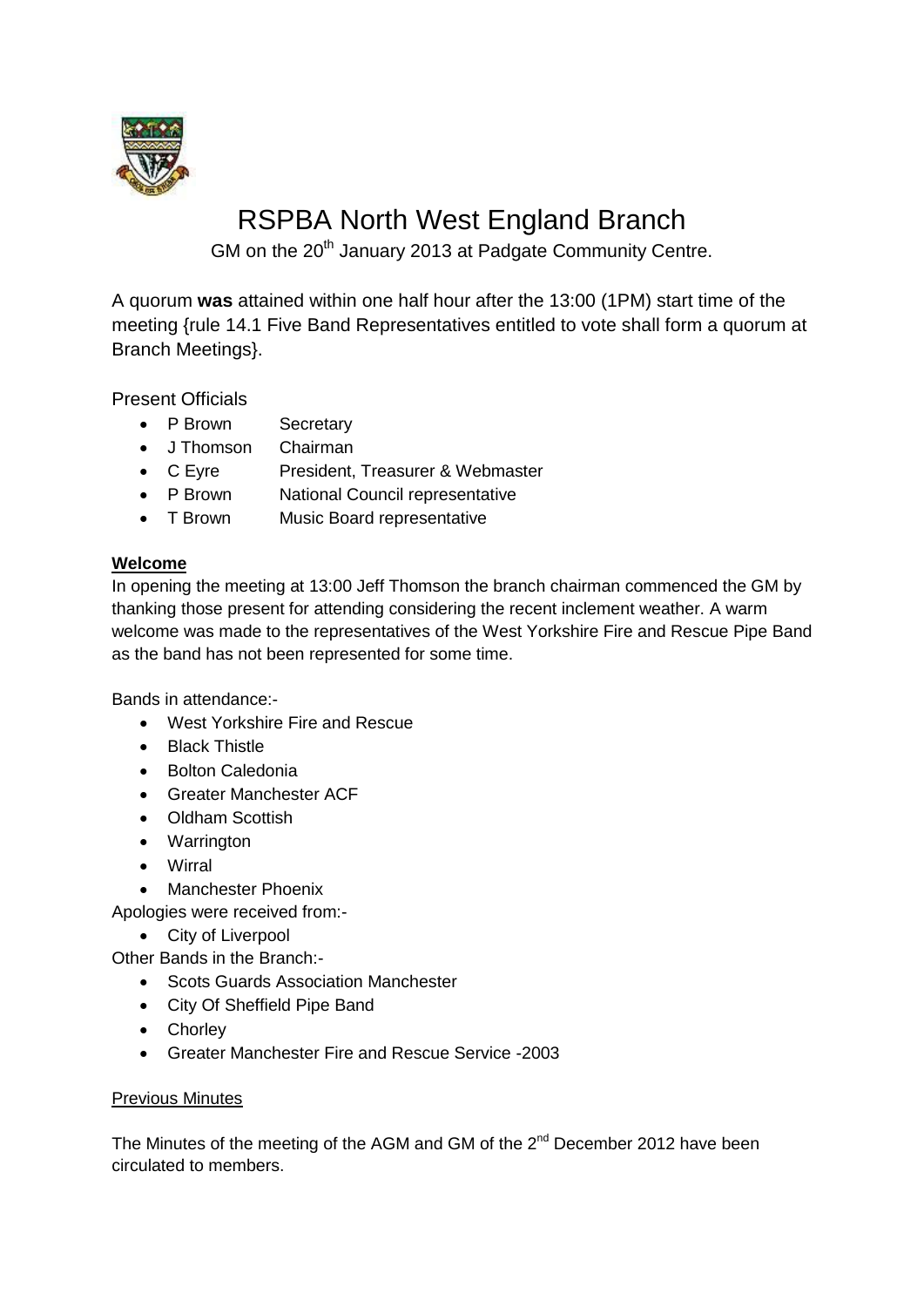Manchester Phoenix had notified the secretary that the Bands listed in attendance was incorrect. *The secretary apologised in trying to account for all the bands in the branch, the third category of not attending and no apology was omitted.* The format has been corrected in these minutes.

The queries regarding proposer and seconded details in the 2011 AGM minutes discussed at the AGM, were resolved post the meeting. The details are correct as the details are related to the year when the individual was appointed; the table has been updated to reflect this. The typo's within the accounts were also corrected and circulated.

The AGM minutes of the 2<sup>nd</sup> December 2012 were accepted. Proposed: Oldham Scottish Second: Warrington Accepted: Unanimous

The GM minutes of the 2<sup>nd</sup> December 2012 were accepted. Proposed: Greater Manchester ACF Second: Manchester Phoenix Accepted: Unanimous

The Branch Accounts as corrected were accepted. Proposed: Warrington Second: Oldham Scottish Accepted: Unanimous

## Matters Arising

On the 13<sup>th</sup> Jan 2013, Jim Campbell of the RSPBA ran the single day "Introduction to MAP – A P/M's Perspective" at Padgate. Attendance from bands in the branch was light. Fortunately this was increased by members of the Midlands Branch (Seaforth Highlanders & Leicester and Rutland).

Those attending thought it was a useful introduction to what is required. A suggested option for taking this forward, was for the instruction to be given to individual bands, where the focus could be on both the piping and drumming. This would require more instructors (at least two) so the cost would increase.

The costs for the 1 day were approx £335, the instructor fee of £100 has been paid by the RSPBA, raffle/donations were £40, leaving the branch to pay £195.

To run a course over a weekend with 2 instructors would be around the £1,000 mark. This could be potentially split between bands, by sharing the cost / attendance over the weekend. For example 4 bands getting 1.5 hours instruction each day, or 2 bands for 3 hours on each day.

Bands should pass on their requirements to Theresa regarding pre/post season needs, dates and how much of a weekend they think they would require. The more notice we can give the RSPBA the better, they will be able to plan in suitable resources.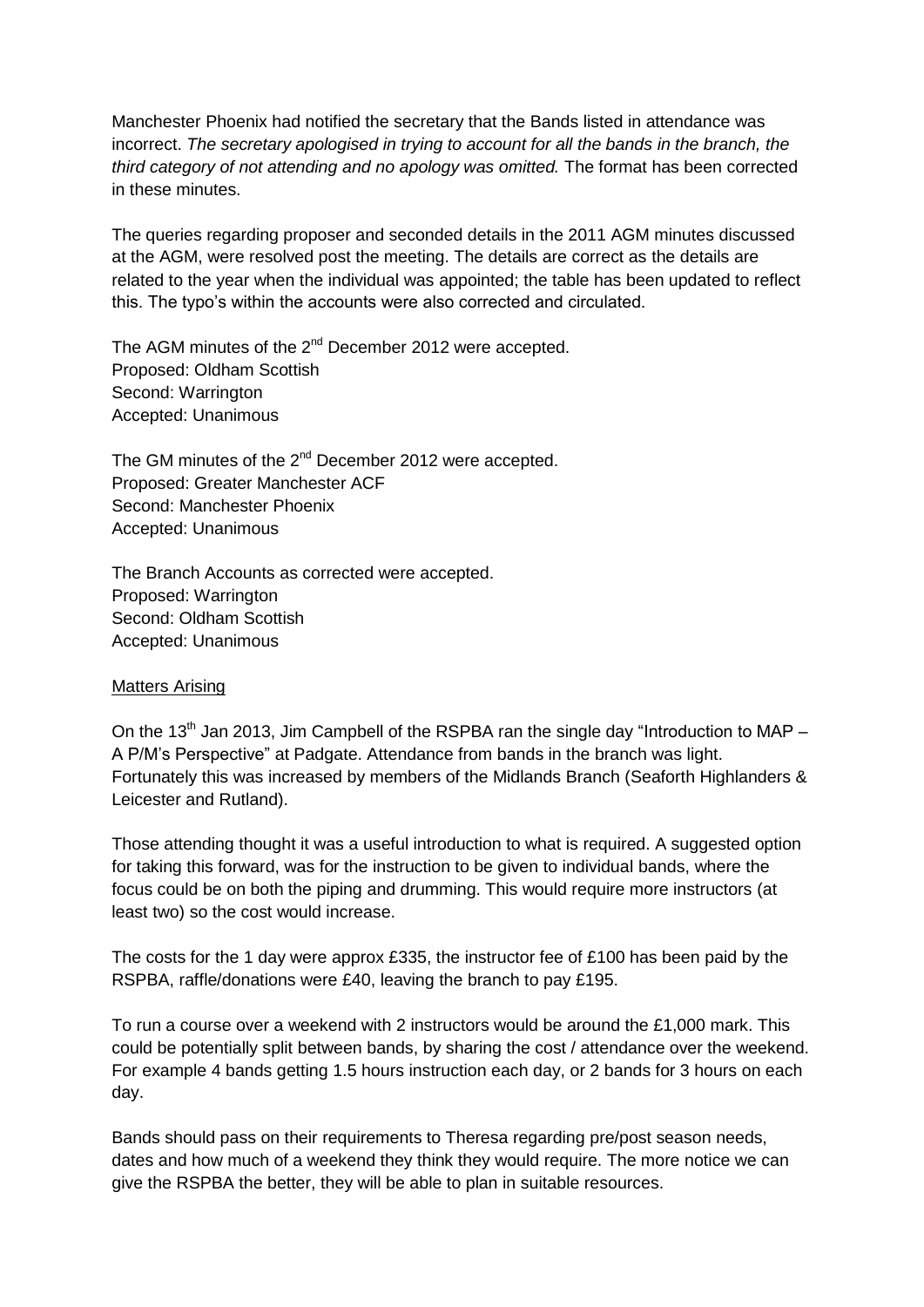Chris Eyre has arranged for a Drumming Workshop to be held on the  $27<sup>th</sup>$  January 2013 at the Polish Club – Oldham Scottish venue. Guidance for Grade 4 side drummers on approach for building appropriate beatings for a selection of MAP tunes.

# Treasurers Report

The accounts from 2012 have been accepted at this meeting. The recent training day as discussed has cost the Branch approximately £195. Bands are paying their branch levies more will come in with the competition entry fees.

Travel costs have been kept to a minimum for our Indoor Competitions, due to being able to book early and use cheap Flights or Rail Travel.

The branch funds are still in the black around the £2,000 mark.

## Music Board

Education discussed in matters arising.

PDQB information and instruction can be obtained from Theresa. The Midland Branch is currently holding assessments after 8 weekends of instruction. Only viable because the instructors were local and they only needed to pay for a single assessor from the RSPBA. Options are to train locally and travel to an assessment centre to keep costs down.

Order of play for Grade 3a at the Worlds confirmed as MSR in heats and Medley in the final.

Grampian Corby requested move from 4a to 4b.

A branch may be proposing an amendment to the rule(s) that require a band to "put pipes down". Various view, good idea musically, not so good from discipline/spectacle. If you have strong views make sure your band vote counts at the RSPBA AGM.

There is also a proposal for a Grade 5. This has arisen from the fact that at majors there are 4a and 4b competitions, at other times promoters can run a Grade 4 and an additional MSR competition if desired, where the bands can also play up in grade 3. The new grade would change this to be a simple progression 5 can play up to 4, and 4 can play up to 3. Possibly needed where there are lots of bands but would not be achievable at the majority of English competitions.

Possible changes to World Solo drumming format, requiring qualification at Branch events.

## Directors Report

A Branch qualifier for the world solo drumming could be quite an earner for the branch, particularly if the last one in the calendar and everyone is fighting for the last four places.

Remember the RSPBA AGM in March, your vote counts. There are only a small number of rule changes being presented, the key ones are:-

- Recognising the Stewards and Compilers as a Standing Committee.
- Clarifying when a band can be asked to come forward to the line.
- Drum Major instruction by an adjudicator.